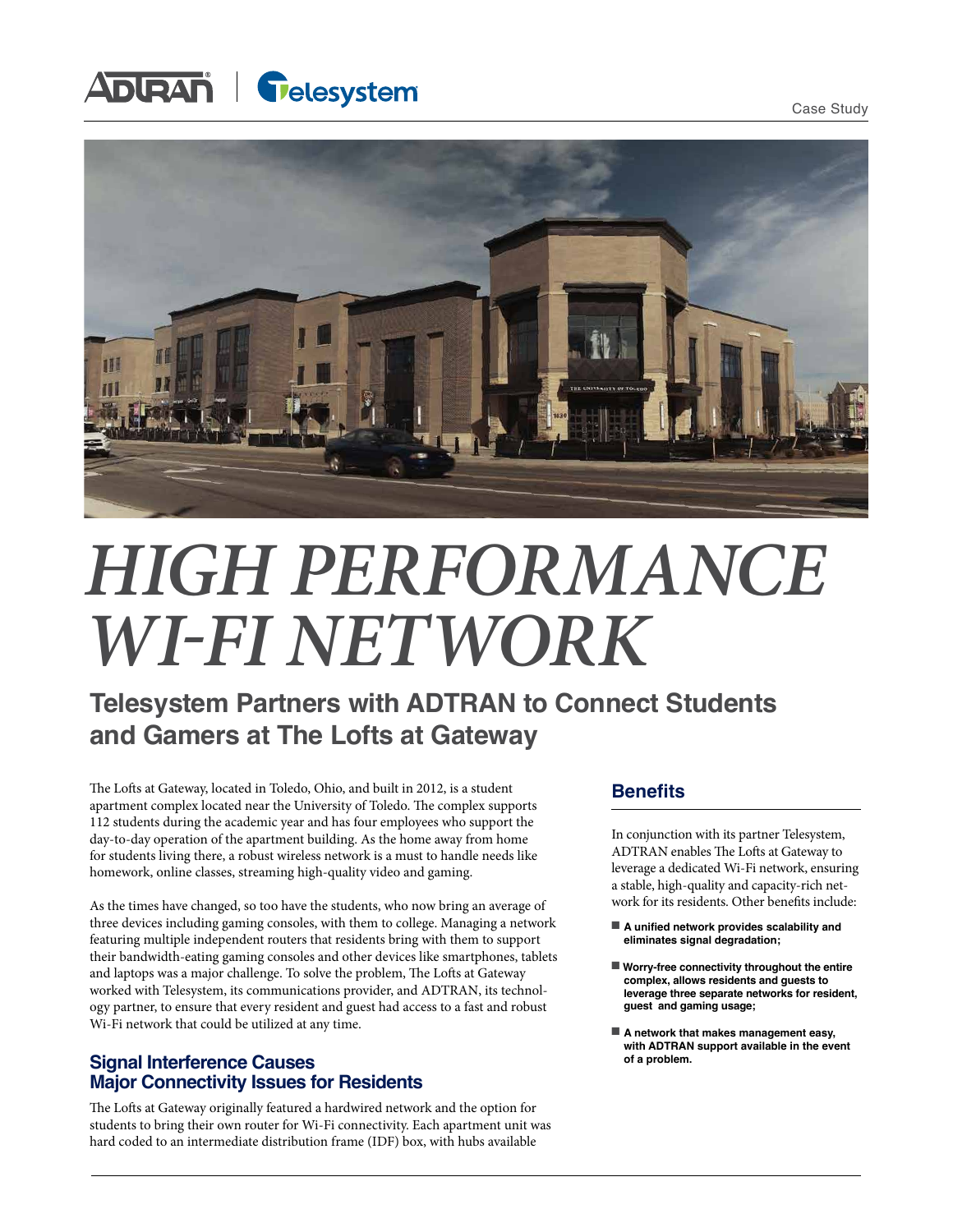### *HIGH PERFORMANCE WI-FI*



for residents to connect their personal routers for Internet access. Issues soon began to arise, as signal interference began causing connectivity issues for residents. Competing signals would degrade the individual network setups, causing massive slowdowns for residents and sometimes even complete failures of their individual networks. Additionally, there was no way to adequately manage the individual routers, making it difficult to isolate the cause of a network issue.

"You could walk into the middle of a hallway and see more than 50 different open network connections. This was causing massive wireless interference and severely degrading network connections. It wasn't a fault with the bandwidth the building was receiving, but an issue with too many individual access points (APs) being available," said Karlene Langford, product development manager for Telesystem. "The Lofts at Gateway needed a solution that was uniform and simple to manage, and the residents required a Wi-Fi network they could rely on when they needed it most."

Students also required a network that could support their needs outside of school hours, as gaming consoles are a common device to find in almost any college residence. The bandwidth capacity needed to support just the students who used gaming consoles alone is immense, using anywhere from 20MB to over 750MB of data in the span of an hour, with traffic ranging from watching Netflix and streaming video on Twitch to playing the latest Madden or Call of Duty game. The signal degradation caused by competing Wi-Fi networks meant that students who gamed or watched streaming video could easily lose their Wi-Fi connectivity, leading to frustration. Managing these issues was even more frustrating, as the management staff had no viable way to track down the cause of network errors that resided on the myriad personal routers.

"We wanted a solution that we could actually market as something nobody else had. When parents are looking for residencies for their children, they expect the apartment complex to have a suitable Wi-Fi connectivity environment available for its residents. It is simply a given that students will have the quality Internet connection they need to get their work done and have fun," said Paul Kwapich, director of real estate for The University of Toledo Foundation. "Having a dedicated Wi-Fi solution puts us ahead of competing residencies, and ensures the students living at The Lofts at Gateway never have to worry about connectivity issues."

### **Telesystem helps The Lofts at Gateway Find ADTRAN**

Looking for a means to solve the apartment complex's networking woes, The Lofts at Gateway worked with Toledo-based Telesystem to provide a solution. After seeing the issues the complex was having, Telesystem suggested ADTRAN Wi-Fi networking technology to solve its problems. Telesystem is a trusted ADTRAN partner, with a long-standing relationship and in-depth knowledge of the company's offerings. The company had worked with ADTRAN to provide Wi-Fi connectivity for a local minor league hockey rink in the Toledo area. After speaking with Telesystem and viewing the technology, The Lofts at Gateway decided to go with ADTRAN as a technology provider.

"The relationship we have with ADTRAN made it an easy recommendation as a technology provider for The Lofts at Gateway. Training for the technology is top-notch, and it allows us to be the service provider for The Lofts at Gateway, with ADTRAN in a support role if we ever need them," said Langford. "We were able to solve every Wi-Fi connectivity issue The Lofts at Gateway was experiencing with ADTRAN APs and switches, and we implemented it quickly and efficiently."

Working with Telesystem, The Lofts at Gateway deployed ADTRAN APs and NetVanta switches in early January 2017 after conducting a pre-site survey to determine AP placement for maximum coverage, thus creating a unified network for the entire complex. By eliminating the need for residents to provide a router for Wi-Fi access, Telesystem and ADTRAN solved the issue of competing Wi-Fi networks, improving signal quality across the board. Additionally, the hardware is connected to the ADTRAN ProCloud service, providing redundancy of the hosted service in case an issue was ever to arise. The service is managed by Telesystem, reducing the stress on the fourperson apartment management team. The combined installation efforts of both Telesystem and ADTRAN were quick and seamless, as the new unified network was installed over the winter break and was ready for students to use going into their spring semester.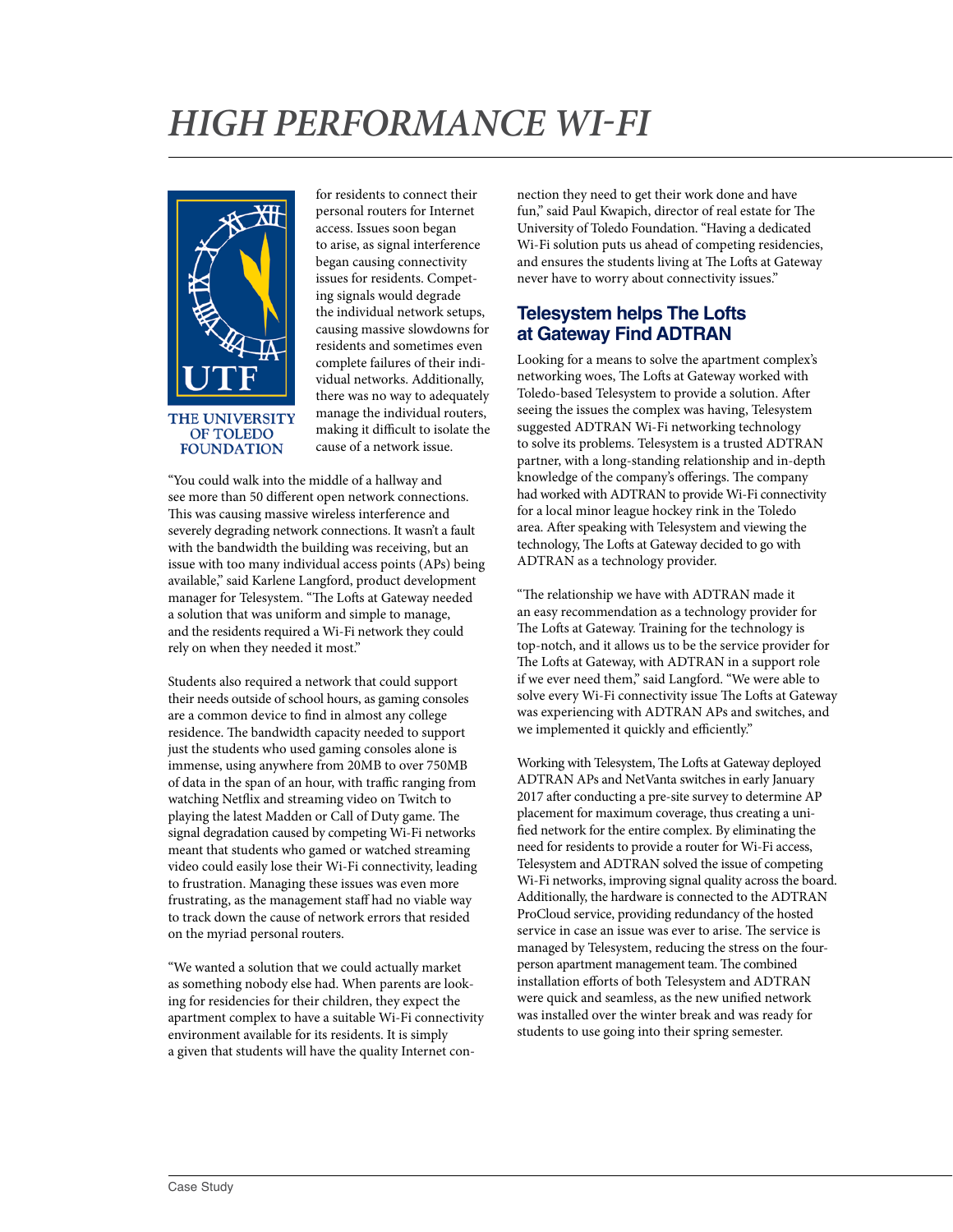### **THE LOFTS AT GATEWAY**



"Everyone has been very pleased with this deployment, and I have heard nothing but compliments on it thus far. Thanks to the pre-site survey, the AP placement was spot-on, and our residents are enjoying a hassle-free Wi-Fi network they can always count on," said Kwapich. "None of this would have been possible without Telesystem and ADTRAN, and our residents will never need to worry about losing connectivity to the overall network anymore."

#### **Telesystem and ADTRAN Supply Seamless Wi-Fi Connectivity for All**

Through Telesystem and ADTRAN, The Lofts at Gateway is running a dedicated Wi-Fi environment with three separate networks for residents to use (residential, guest and gaming). The residential network is strictly for the residents to leverage for everyday use. Guests visiting the complex can login to the guest network, ensuring that parents, friends and other visitors have connectivity. Finally, the gaming network provides a space set aside just for those residents who want a dedicated network for their consoles and computers. This provides a network just for gamers looking to jump online and do battle with friends and other gamers located down the hall or around the world.

"The ability to supply three separate but unified networks was exactly what The Lofts at Gateway needed," said Langford. "ADTRAN solutions are providing high-quality Wi-Fi connectivity for anyone and everyone at the complex. The gaming network is especially helpful; as it was originally designed to offload management issues and maintenance ticket information that wasn't able to be captured in a captive portal. The added bonus is having a network set aside specifically for those consoles and computers that eat a lot of bandwidth when in use, leaving the residential network free for other residents to use at full capacity."

Since the initial deployment, Kwapich has received no complaints about either the install or the network itself. Kwapich is extremely satisfied with the entire process, from purchase to deployment.

"Working with Telesystem and ADTRAN has been terrific. The ADTRAN technology has worked perfectly, and we are actively receiving compliments on the new Wi-Fi network," said Kwapich. "Overall I could not have asked for a smoother process. Telesystem and ADTRAN have set up The Lofts at Gateway for sustained success, providing a dedicated Wi-Fi network that meets the needs of everyone using it."